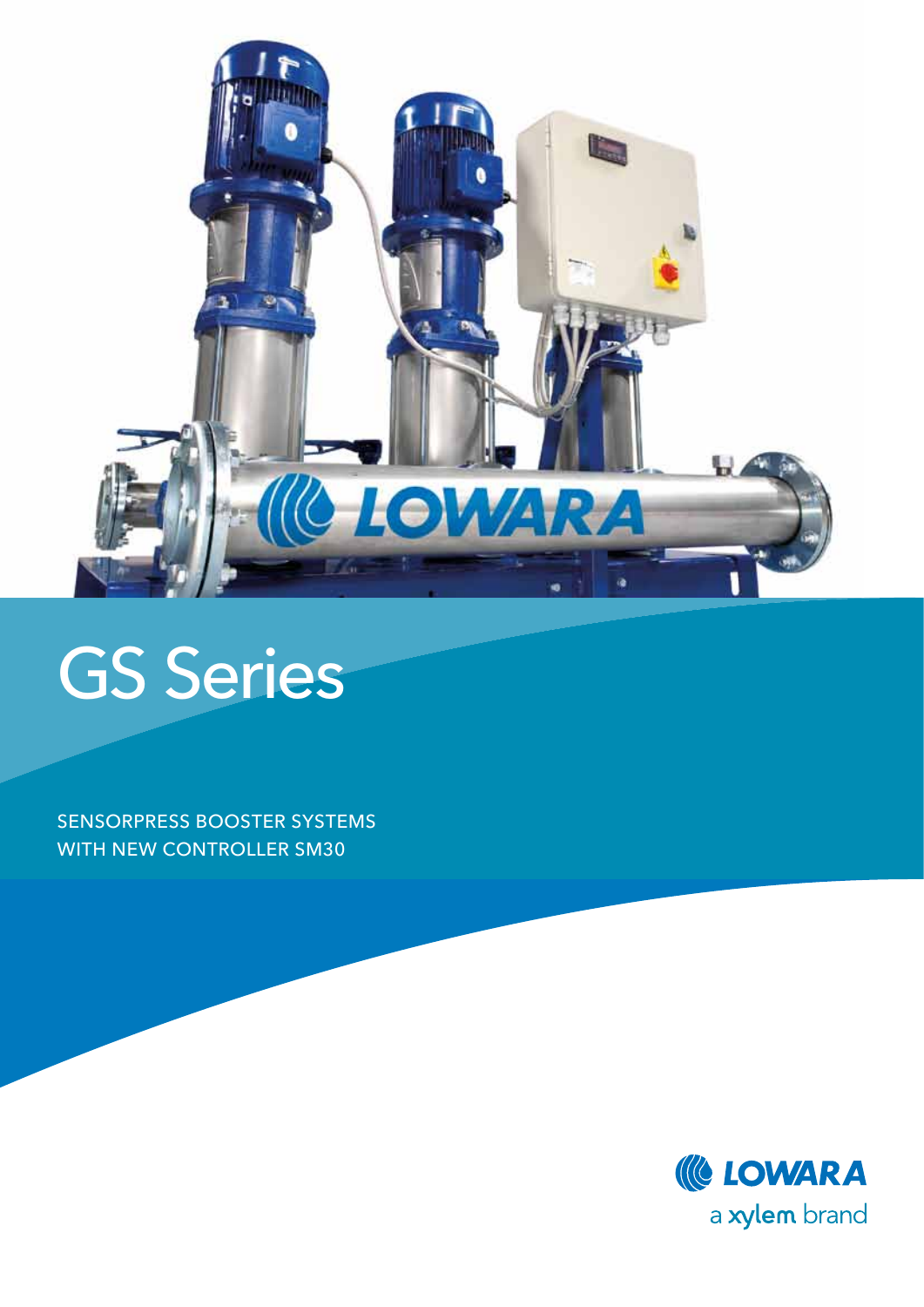# GS Series

The GS range of fixed speed booster setsincludes models with 2 to 3 electric service pumps, and an additional jockey pump able to adapt to specific requirements within different applications. The start and stop of the pumps is based on the pressure values set on a pressure transducer, in order to deliver the water required. One pressure transducer is connected on the delivery side of the set. A second one is connected but only as a reserve device. With the cyclic changeover function, duty assignment is rotated to ensure both pumps remain active and with even running hours, so wear is uniform and the use factor is reduced for longer pump life.

| <u>DUITUITU</u> .                                                                        |                               |
|------------------------------------------------------------------------------------------|-------------------------------|
| Water supply and waste water applications                                                | Digital inputs and outputs    |
| Multilanguage menu with 8 languages                                                      | Analogical inputs and outputs |
| Start and stop of the pumps on level or<br>pressure value (contact or analogical signal) | Autotest by timer             |
| Pumps rotation on running time or pump<br>start                                          |                               |

Booster sets with SV series verti multistage pumps with the follo performances:

Booster sets with FH and SH ser end suction pump with the follo performance:

Maximum operating pressure:

This system also ensures continuity of operation, in case one of the pumps needs maintenance. The electric pumps used in the GSD range are FHE and SHE series and SV series vertical multistage pumps.Pumps are controlled by an electric control panel with a new electronic card with display on the front door. The electronic card and panel can also be used for waste water applications with up to 3 pumps installed.



Configuration of the electronic and its functionality can happer the following ways:

#### Benefits.

start

Modbus serial interface

#### Specifications.

| ical  | Max flow: up to 300 m <sup>3</sup> /h      |
|-------|--------------------------------------------|
| pwing | Head: up to 160 m                          |
| ries  | Max flow: up to $540 \text{ m}^3\text{/h}$ |
| puiwc | Head: up to 160 m                          |
|       | 16 bar                                     |
| card  | by panel with function key                 |
| n in  | by RS 485 setting modbus registers         |



| Power          |  |
|----------------|--|
| General fault  |  |
| Low/high level |  |
| Pump 1 run     |  |
| Pump 2 run     |  |
| Pump 3 run     |  |
|                |  |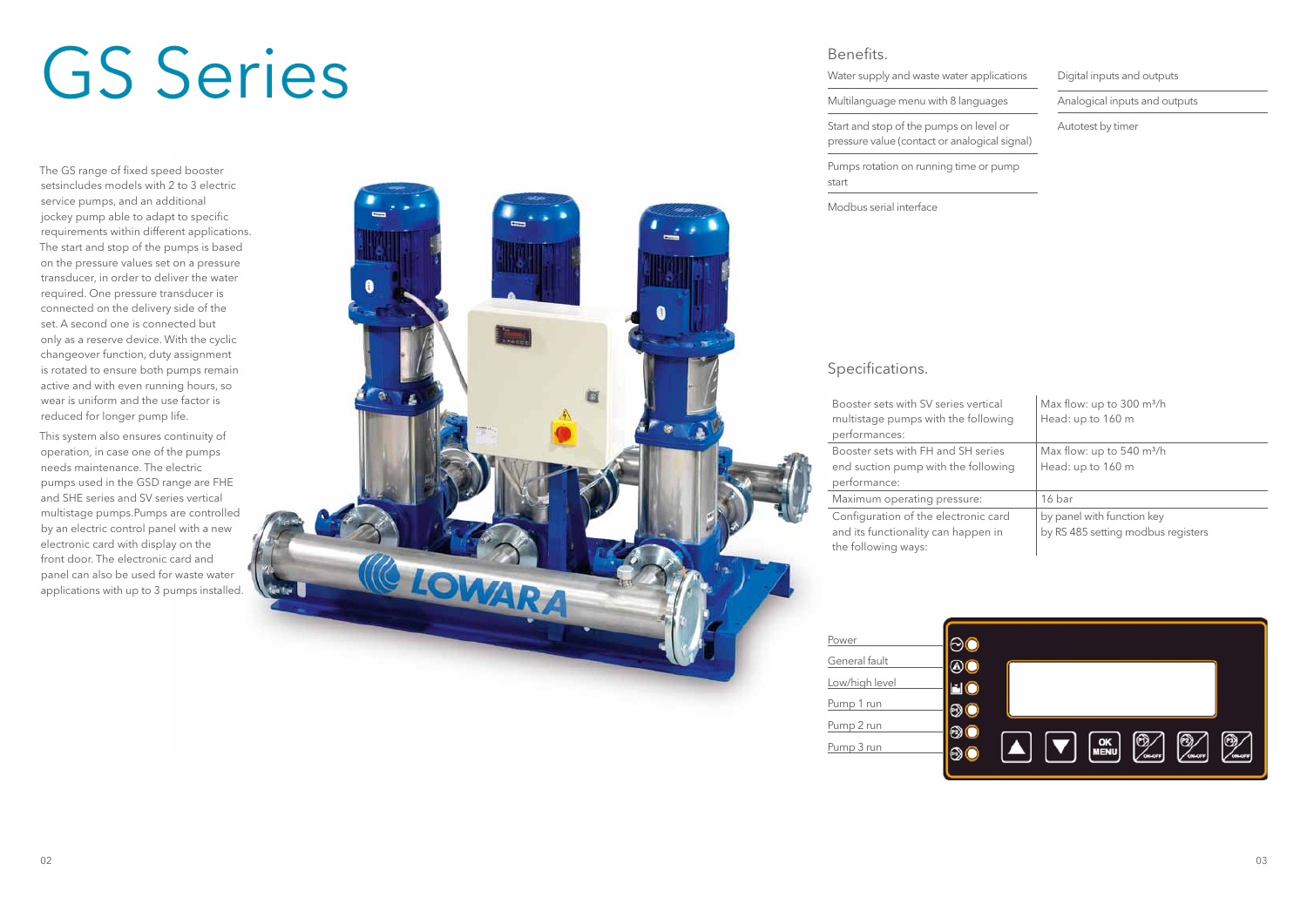The following Input/Output (I/O) are also specified:

N°3 micro switches on the electronic card to manage its by-pass and to directly control the pumps in case of a fault in the electronic card. Micro switches have three positions (on, auto, off) and they will skip the output relay signal for contactors' direct control. N° 1 RJ45 connector for output on electronic card. Lowara RILS6 (free contacts electronic card) is configurable by electronic card SM30.

LOWARA

#### Modbus serial interface.

The electronic card has a serial interface RS485. It will be managed by microprocessor with Modbus protocol.

#### Input/output specification.

Dielectric strength control board is applied on three sides:

- power supply
- digital input/output
- analogical input/output, CPU, RS485

These kinds of booster sets are use water supply applications, in the f facilitie.

#### Digital input

• N° 6 digital inputs come from float switches or pressure switches

• N° 3 digital inputs come from motor protections or PTC

• Input for probes detection circuit (common, minimum, maximum) with adjustable sensibility or float switch or minimum pressure switch.

#### Digital output

• N°3 digital outputs relays, for pumps control

- N°1 output relay for alarm signalling activation
- N°1 output 12 V for alarm siren

#### Analogical input

• N°2 analogical inputs with the following characteristics: Input type 0-20 m A, 4-20 m A, 0 -10 V selected by software

#### Analogical output

• Output type 0-20 m A, 4-20 m A, 0 -10 V selectable by software

Applications.

Commercial building

## Schools **Offices** Hotels Public and private healthcare syste Industrial premises

Public buildings

Theatres

Camping

 $\frac{1}{2}$ 

| sed for<br>ollowing | Booster sets components<br>and material.<br>Booster sets are manufactured in a compact<br>solution with all components<br>assembled in the factory. |
|---------------------|-----------------------------------------------------------------------------------------------------------------------------------------------------|
|                     | Booster sets have the following<br>components:                                                                                                      |
| ems                 | Base in iron painted " $\Omega$ " shape                                                                                                             |
|                     | Vertical multistage pumps or horizontal<br>pumps SV and FH, SH series                                                                               |
|                     | Control panel with electronic card SM30                                                                                                             |
|                     | Isolating valve nickel-brass or cast iron<br>material                                                                                               |
|                     | Check valve in suction side or delivery side<br>according to customer requirements                                                                  |
|                     | Pressure transducers in AISI 304 one in run<br>and one in stand-by                                                                                  |
|                     | Pressure gauge                                                                                                                                      |
|                     | Delivery manifold in AISI 304                                                                                                                       |

Suction manifold in AISI 304

All the sets are tested in the factory and they are manufactured according to:

Machinery Directive: 2006/42/CE

Low Voltage Directive: 2006/95/CE

Electromagnetic Compatibility Directive: 2004/108/CE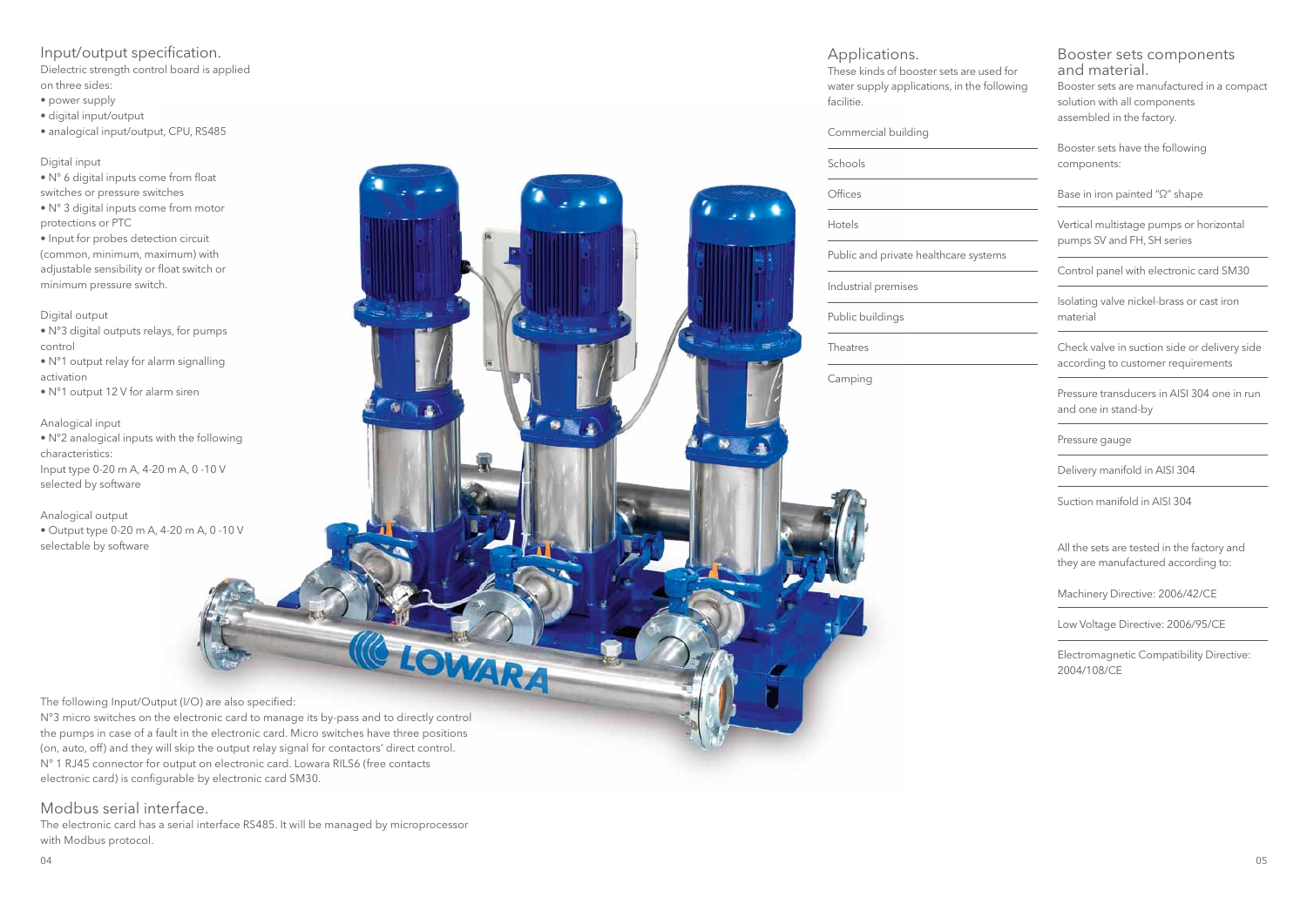## Autotest



It is possible to set the following parameters before the start up of the systems:

Total number of pumps in the set (max 3 pumps, jockey pump included)

Jockey pump (yes or no)

Control by pressure switches or pressure transducer

Activation of pump rotation, according to On/Off of the pumps, or by running time with a clock counter

Enable pump stop delay for each pump or all pumps

Enable reduced times for fast variations (dynamic delay)

Autotest yes or no, and control by internal timer or external device (AUX1)

Friction losses compensation and threshold increase

#### Alarms.

The following alarms can be set in the main menu:

#### Thermal overload

Dry running protection

Pressure transducer in fault

Autotest in fault

High pressure

Low pressure

Outside of operating range

Latest alarms are recorded in the electronic card memory, and they are visible in the alarms historic menu. In case of alarm due to the diaphragm pressure switch (not during autotest, but during the normal function) the electronic card is set with a time delay to enable all the pumps for re-establish the pressure value. When the alarm stops, all the pumps will be turned off and the alarm will be recorded.

Two different situations:

Diaphragm pressure switch in action outside of operating range alarm in run; in this case there could be an error in the electric connection with the pressure transducer, or in the value set.

Outside of operating range alarm in run (with pumps in run according to pressure transducer); in this case one or more pumps may not be working efficiently.



#### Periodic Autotest.

In systems subjected to long periods of inactivity, it is possible to use an electronic internal clock or an external device to enable aperiodic autotest (the time period recommended is bi-weekly). The test phase lasts one minute. If during this phase the diaphragm pressure switch is in run, an alarm will be on. The other pumps are started in order to re-establish



the pressure.

#### Night and Day function.

The booster set provides night and day pressure sets, giving it two different methods of use for different applications in the same system. The value set can be set directly by electronic card or by an external







input (EXT3).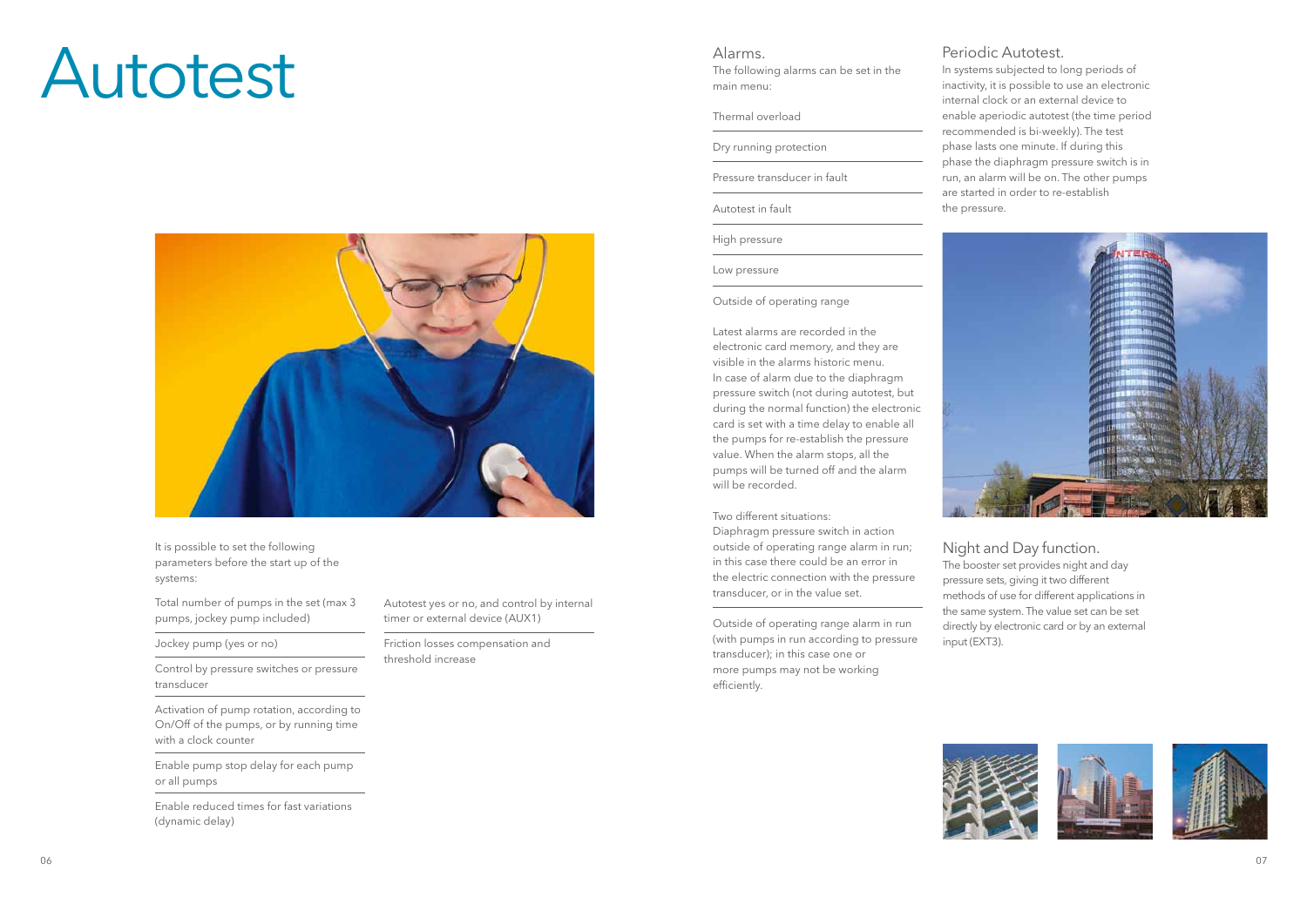# Reliability and efficiency





#### SM30 controller.

If the brain of Sensorpress booster systems is the SM30 controller, then SV vertical multistage pumps are the heart of the booster sets. High-tech pumps and high efficiency motors give Sensorpress booster systems the highest level of quality.







The SV pumps used in the Sensorpress booster systems are easy to install and to replace. Thanks to their simple maintenance, the mechanical seal can be replaced quickly without removing the electric motor.

High level of performance, high efficiency, stainless steel technology and a wide range of models enable many booster system combinations for any application.

Multi-pump control ensures a balanced system, with drive rotation for each pump. With the high quality level of Xylem Lowara motors fitted on SV pumps, the Sensorpress booster system ensures low noise and the best comfort for all users

The Xylem Lowara GS booster systems are equipped with SV series vertical multistage pumps. These high efficiency pumps with EFF1 motors offer higher efficiency and energy savings. Thanks to the reliability and efficiency of the SV range of multistage centrifugal pumps, combined with the new controller SM30, we can provide the best solution for our booster systems.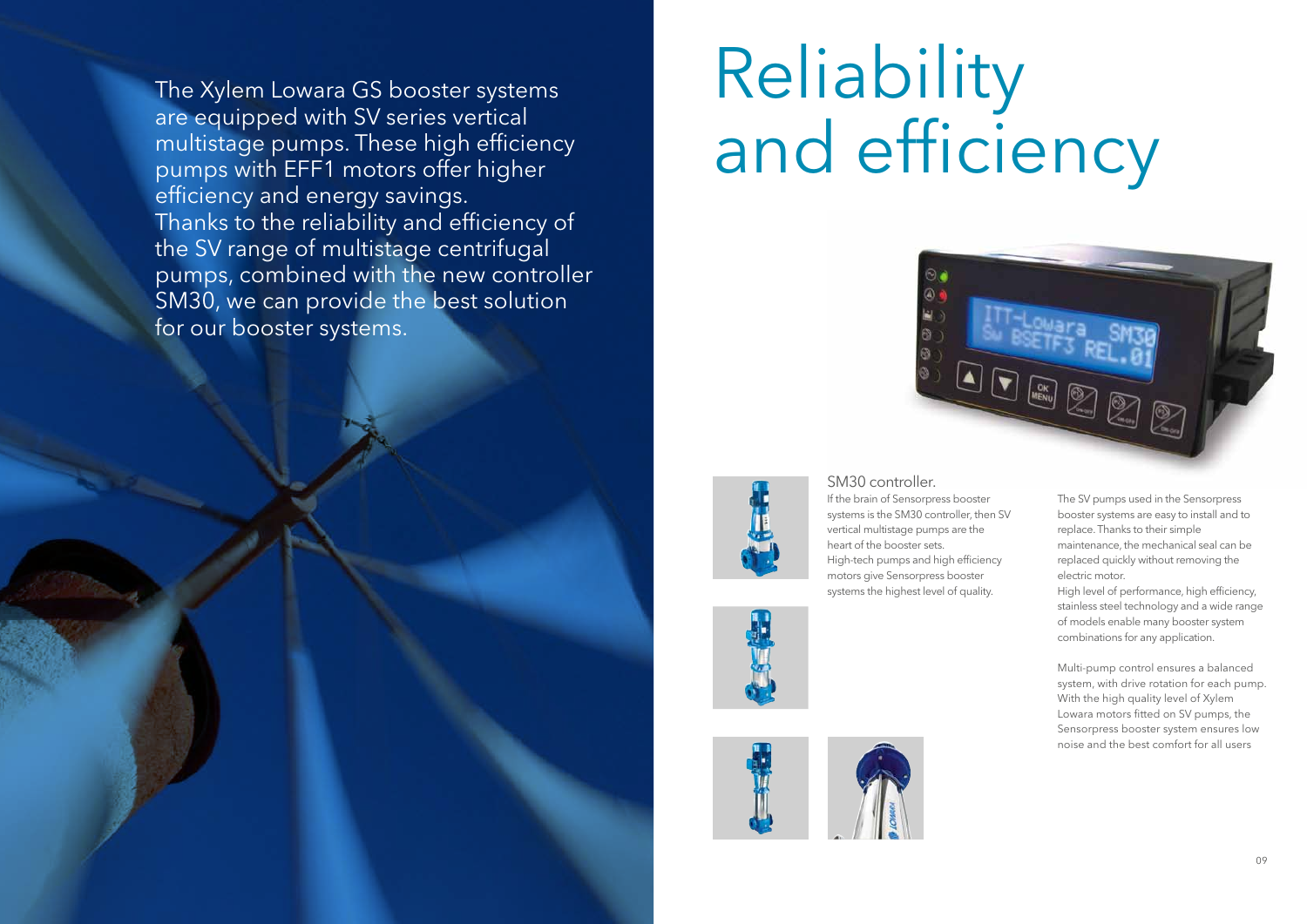# Smart system and guaranteed performances

#### Friction losses compensation.

In water systems it is normal to have a decrease of pressure due to the pressure drop with increasing flow rate value. In order to compensate friction losses, it is possible to enable a control that gives a pressure proportional value to the load of the system.

Direct measurement of the flow is not detected. We believe that it is proportional to the number of pumps running. Pressure value set (upper and lower threshold) is incremented by a value set in the parameters.

The jockey pump is not considered.

#### System with pressure transducer.

The value of pressure detected, below the minimum threshold, enables the first pump available.

The value of pressure detected, above the minimum threshold, disables the last pump running. Delay times at startup, and stop, allow sufficient hysteresis.

The delay time of the starting up of the first pump (with all other pumps stopped) may be different from other pumps, so as to limit the pressure drop (very short delay time).

Variables thresholds for friction losses compensation ON

#### Dynamic times.

Water consumption causes a pressure change in the system. To maintain the value of pressure, the pumps start and stop within the limits set.

Delay times are needed to allow the pumps to get maximum speed, and avoid oscillations (continuous starts and stops). The best adjustment of delay time must be made according to the type of pump and starter type (D.O.L, star delta, soft start…). To obtain the best performance from the system, with both slow and fast changes, you must change the delay time in a dynamic way.







Time

The new SM30 controller was born from the experience of Lowara in pump technology and knowledge of automatic pump control. Development of the SM30 controller involved all our know how to be sure that it satisfies all users' requirements. Through the SM30 we will improve the performances of our booster systems and its user-friendliness. The menu navigation is very simple and step-by-step operation ensures users can set the main parameters and obtain best performance from the booster system.